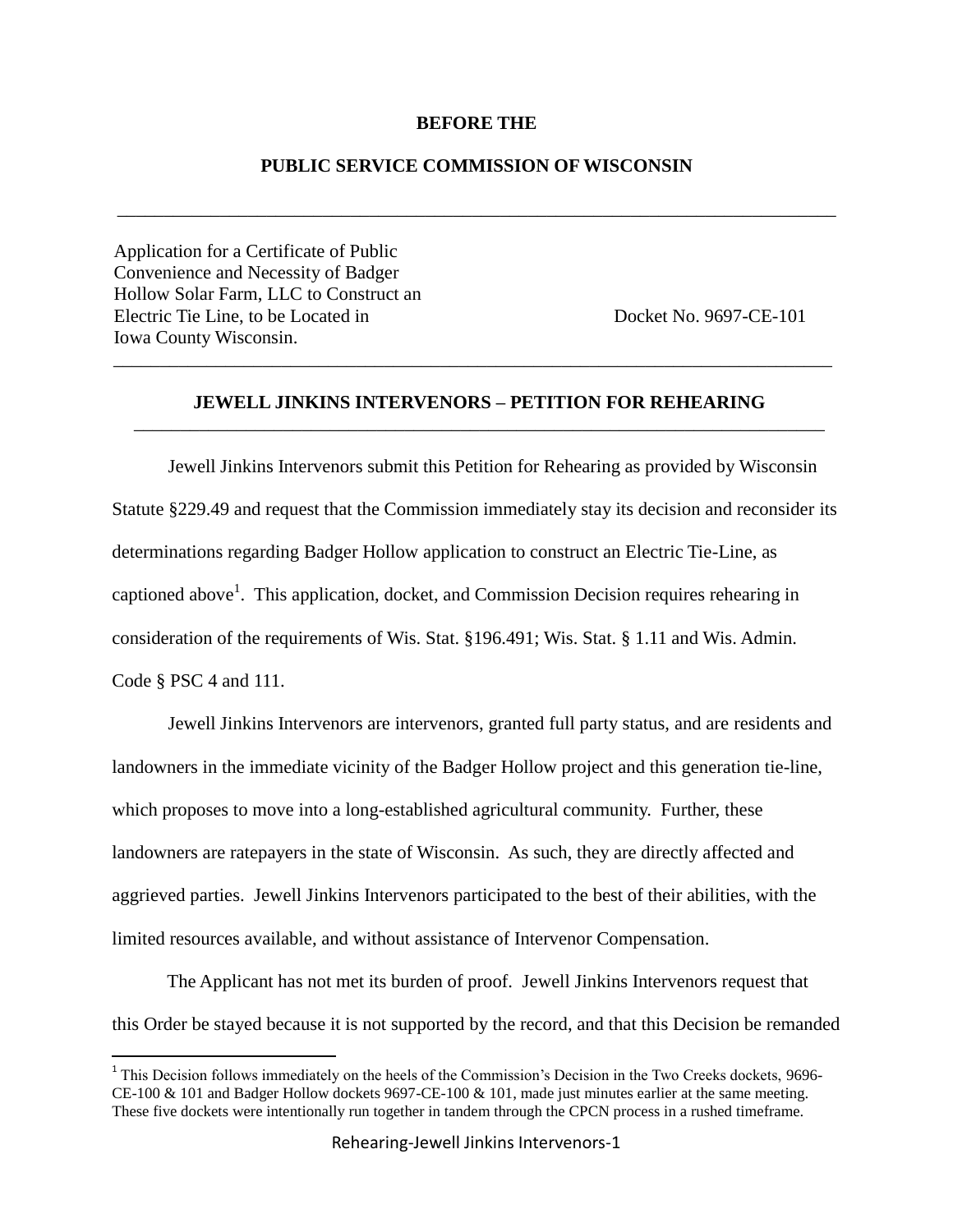to the Hearing Officer for rehearing for additional fact finding. This transmission tie-line should receive "utility level" scrutiny due to the plan of immediate transfer to a utility when CPCN is approved, as evidenced in the acquisition docket<sup>2</sup>. Because of the uncertainties of interconnection, for which only 1 of 3 required MISO studies has been completed, and no Generation Interconnection Agreement has been signed, and because the policy shift implications of "site-and-acquire model" permitting, this application and approval are premature.

The issues were broadly framed for hearing as "whether the proposed project complies with the applicable standards under Wis. Stat. §§ 1.11, 1.12, 196.025, and 196.491, and Wis. Admin. Code, chs. PSC 4, and 111." Jewell Jinkins Intervenors takes no position on specific routes, which by proposing more than one route, pits landowners against landowner.

# **I. THE STATE SHOULD NOT CONDONE "SITE AND ACQUIRE MODEL" FOR UTILITY INFRASTRUCTURE.**

 Generally, a CPCN is reviewed under Wisc. Stat. §196.491(3)(d). However, for a merchant plant, various aspects of the criteria are expressly not applicable. After removal of the criteria expressly inapplicable to wholesale merchant plants, highlighted below, and those related to the impact of air pollution inapplicable to transmission, there are few CPCN statutory requirements remaining for Commission consideration. This is most concerning because of the limited environmental review – ownership of a project has no bearing on whether or not a project will have environmental impacts.

This project is a "site and acquire model," a pass-through application and proceeding, the project avoids need review – that avoidance should not be allowed. Wis. Stat. §196.491(3); see also Environmental Assessment, Ex.-JJI-Jewell-r2, p. 4.

A permitting review for a transmission line must inherently include economic and

 $\overline{a}$ 

Rehearing-Jewell Jinkins Intervenors-2

<sup>&</sup>lt;sup>2</sup> WPSC and MGE acquisition docket 5-BS-228.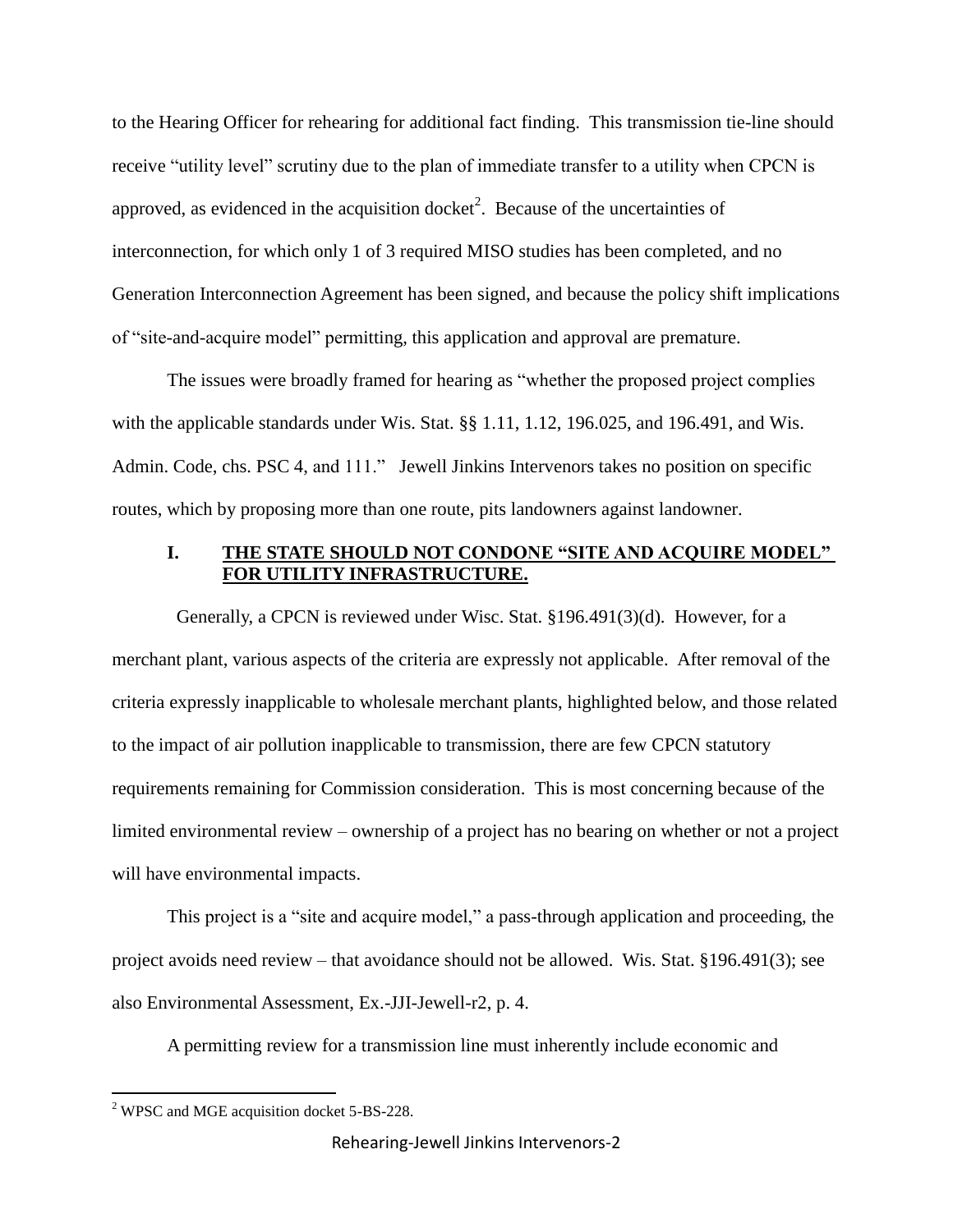engineering considerations. Although this transmission tie-line is admittedly a smaller project, than the connected solar project, the review for this project should not be able to opt out of consideration of economic and engineering issues based on the project's reliance on the applicant's claim as a "wholesale merchant plant." In addition, a generation tie-line should not qualify as a "merchant **plant**." The statutory exception is not for transmission, "merchant" or otherwise, it is for "**plants**".

Project need and engineering has been provided in this transmission docket with a caveat: Based on pre-application discussion with PSC Staff, Badger Hollow understands that this section is not applicable to the proposed GEN-TIE Project.

## Application – Badger Hollow-p. 16 , §2.0.

PSC staff should not be relinquishing jurisdiction. The Commission should clarify the status and declare that, as a separate CPCN application, the generation tie-line is sufficiently separate to incorporate economic and engineering considerations into its review.

### **II. ENVIRONMENTAL IMPACTS HAVE NOT BEEN DULY CONSIDERED NOR IS MITIGATION ADEQUATE.**

Environmentally, the project is regarded as a Type II action under Wis. Admin. Code § PSC 4.10(3), and an Environmental Assessment was completed for this transmission project, combined with gratuitous Environmental Assessment of the "Type III" solar project. The Environmental Assessment did point out many significant impacts, primarily impacts of the solar project, but there are also impacts of the generation interconnection tie-line. Jewell Jinkins Intervenors submitted detailed comments on the Environmental Assessment that should be considered by the Commission – but which are not directly considered because they are not incorporated into the project record. The issues of specific concern are those regarding the admitted alteration in character, aesthetics, and visual impacts of this above-ground transmission line, impacts which would change this pre-existing long established agricultural community.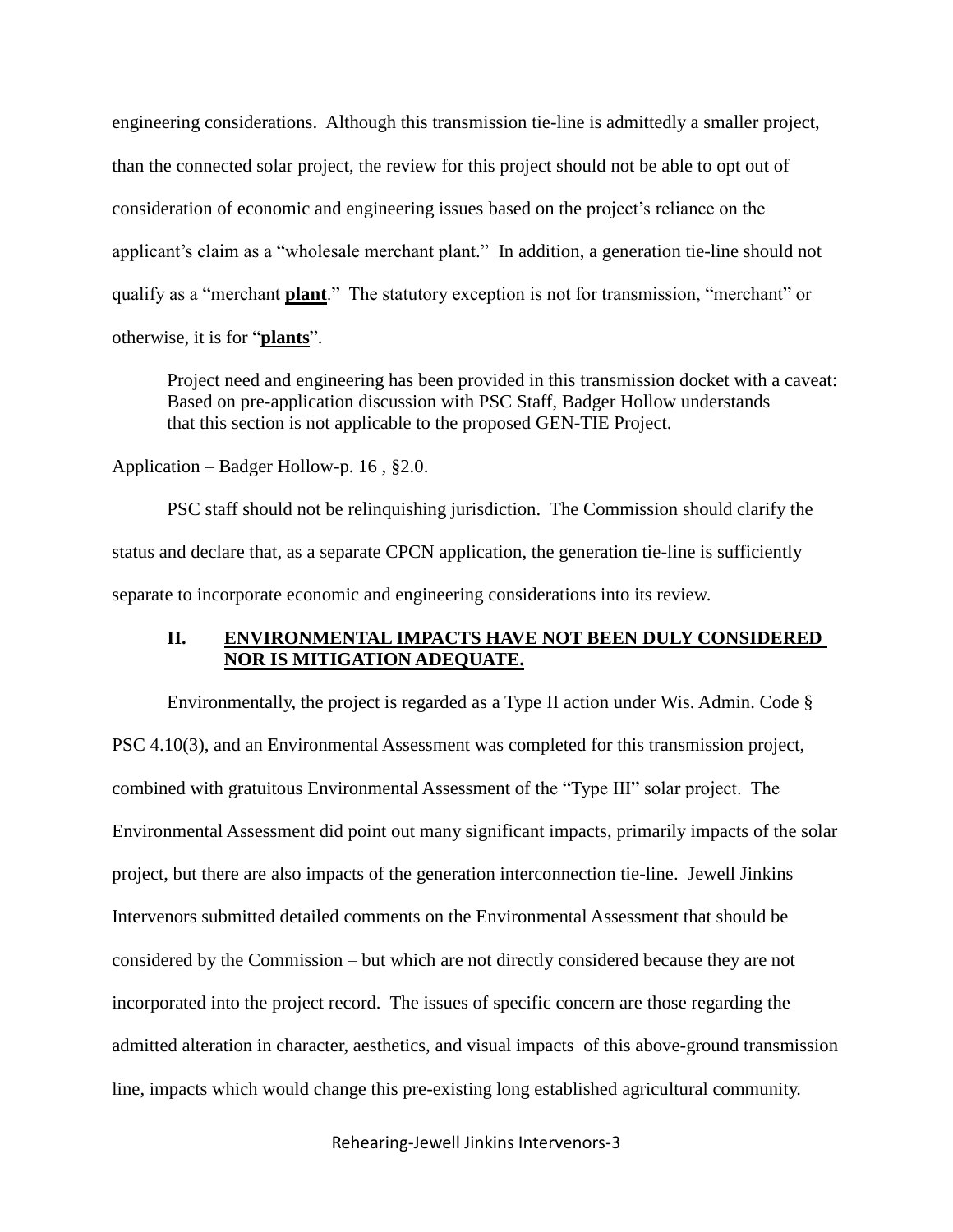Ex.-JJI-Jewell-6-2r. Vegetation management, construction wetland and waterway crossings are The solar and transmission tie-line projects are physically and environmentally interconnected, and their impacts cumulative.

Environmental review for these two projects should include a range of alternatives, and viewed as a whole, with cumulative impacts. The alternatives and impacts contained in the two-docket

EA were too limited.

The Environmental Assessment's consideration of alternatives is deficient and inadequate, as there was no mention of distributed and/or dispersed generation, which would eliminate need for a generation tie-line, and eliminate cost of the generation tie-line, cost of network upgrades, and cost of transmission service. Distributed and/or dispersed generation would also obviate many of the impacts, particularly those direct and indirect environmental, economic, sociological, cultural, aesthetic associated with building the solar project and transmission on prime agricultural land. See EA, p. 61-62.

Ex.-JJI-Jewell-r6, p. 3.

The only route options considered were "Preferences of ATC and MISO." Application-Badger Hollow, p. 21. The preferences of ATC and MISO are not statutory criteria nor are they the deciding factors.

There is no prohibition of increased environmental review for merchant plants, and it is unreasonable not to include engineering considerations in transmission permitting. Engineering considerations, in particular state review of MISO studies and need consideration,s are crucial in transmission dockets. To avoid this review is de facto deregulation. The Commission should carefully and expressly define "merchant plant" to exclude transmission lines in separate CPCN dockets, and should be careful not to set precedent for this type of "site and acquire" model for this generation tie-line and its connected solar project.

The Decision only provides for nominal mitigation to waterways and wetlands, only "to the extent practicable," which is too vague. There is no acknowledgement of the change this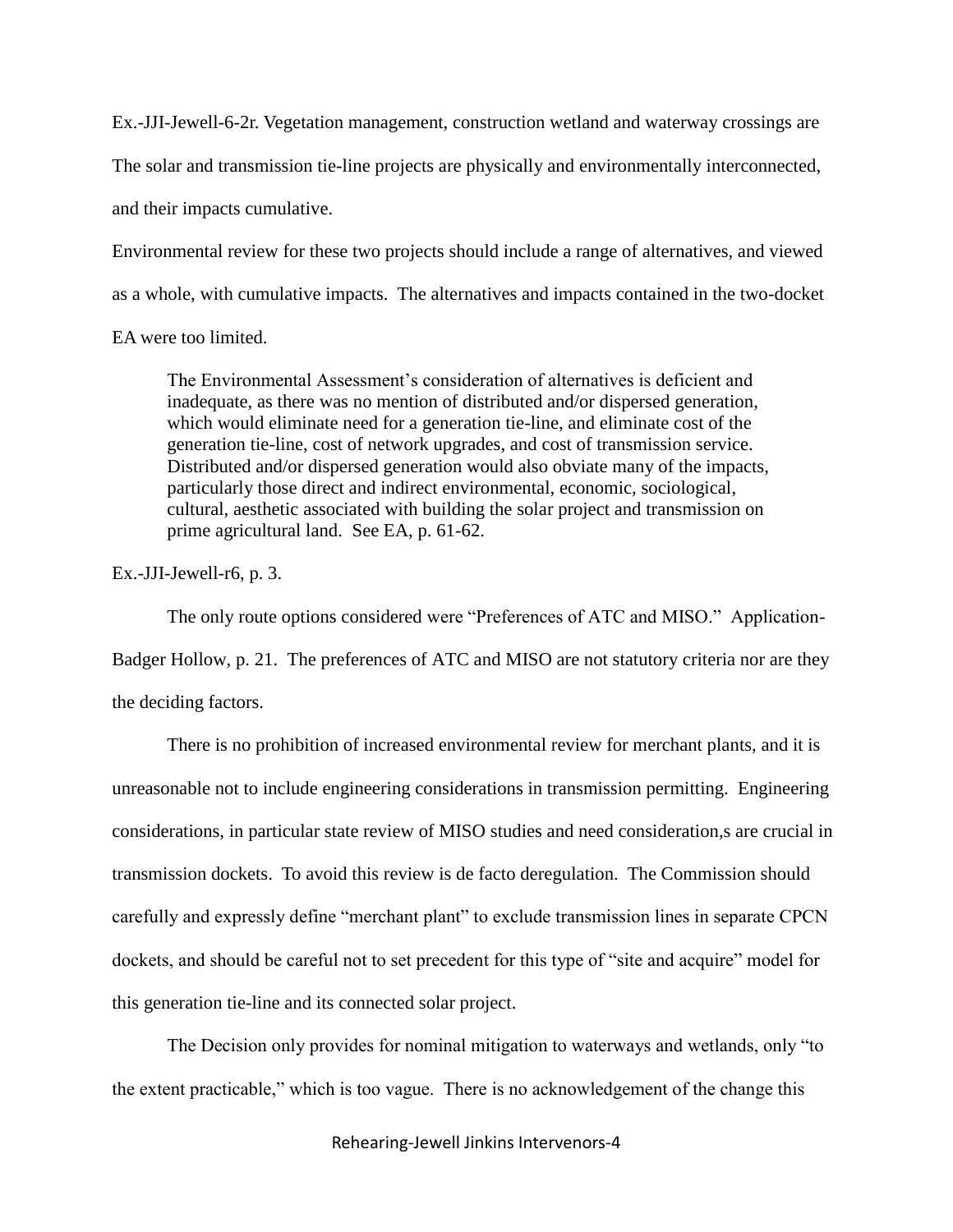project imposes on the community and individuals.

The Commission's Decision should be reconsidered and should incorporate the transmission docket specifics regarding environmental impacts. For these reasons above, this project requires rehearing and more in depth environmental review.

# **III. THE PROJECT DOES NOT COMPLY WITH SITING CRITERIA AND WOULD UNREASONABLY INTERFERE WITH LOCAL LAND USE**

The project, as proposed, does not meet the requirements of Wis. Stat. §1.12(6) or Wis. Stat. §196.491(3)(d)6. Much of this project would be on new routes, not a route utilizing existing corridor. See Ex.-Badger Hollow-r-Application, p. 11-12. New routes would not conform to the routing hierarchy, and would per se interfere with local land use and plans.

# **IV. BECAUSE THE 300 MW SOLAR PROJECT IS UNCERTAIN, THERE IS NO NEED FOR THE TRANSMISSION LINE.**

At this time, it is not known whether the Badger Hollow solar project can connect to the grid – any approval by the Commission is premature. That was reflected in Issue 1's Alternative Two of the Decision Matrix – Because the 300 MW solar project is uncertain, there is no need for the transmission line.<sup>3</sup> However, it is not only the solar project that is uncertain. It is also not known, if it could connect, what project infrastructure would be need, what the capital cost of the interconnecting transmission line would be, nor is it known whether network upgrades would be required and the cost of those upgrades. These unknowns could make or break the project. For this reason, the Commission should be stayed until ability and cost of interconnection is demonstrated with a Generator Interconnection Agreement.

The Commission's order misrepresents the timing and process:

 $\overline{a}$ 

<sup>&</sup>lt;sup>3</sup> See e.g., Ex.-Application-Badger Hollow-16, §2.0; Id., p. 21 (preferences of ATC and MISO); Ex.-Application, Badger Hollow, Appendix F, MISO DPP August 2017 Wisconsin Area Phase 1, System Impact Study Report, December 13, 2018; Tr. 74-81, and particularly Tr. 80:16-81:6.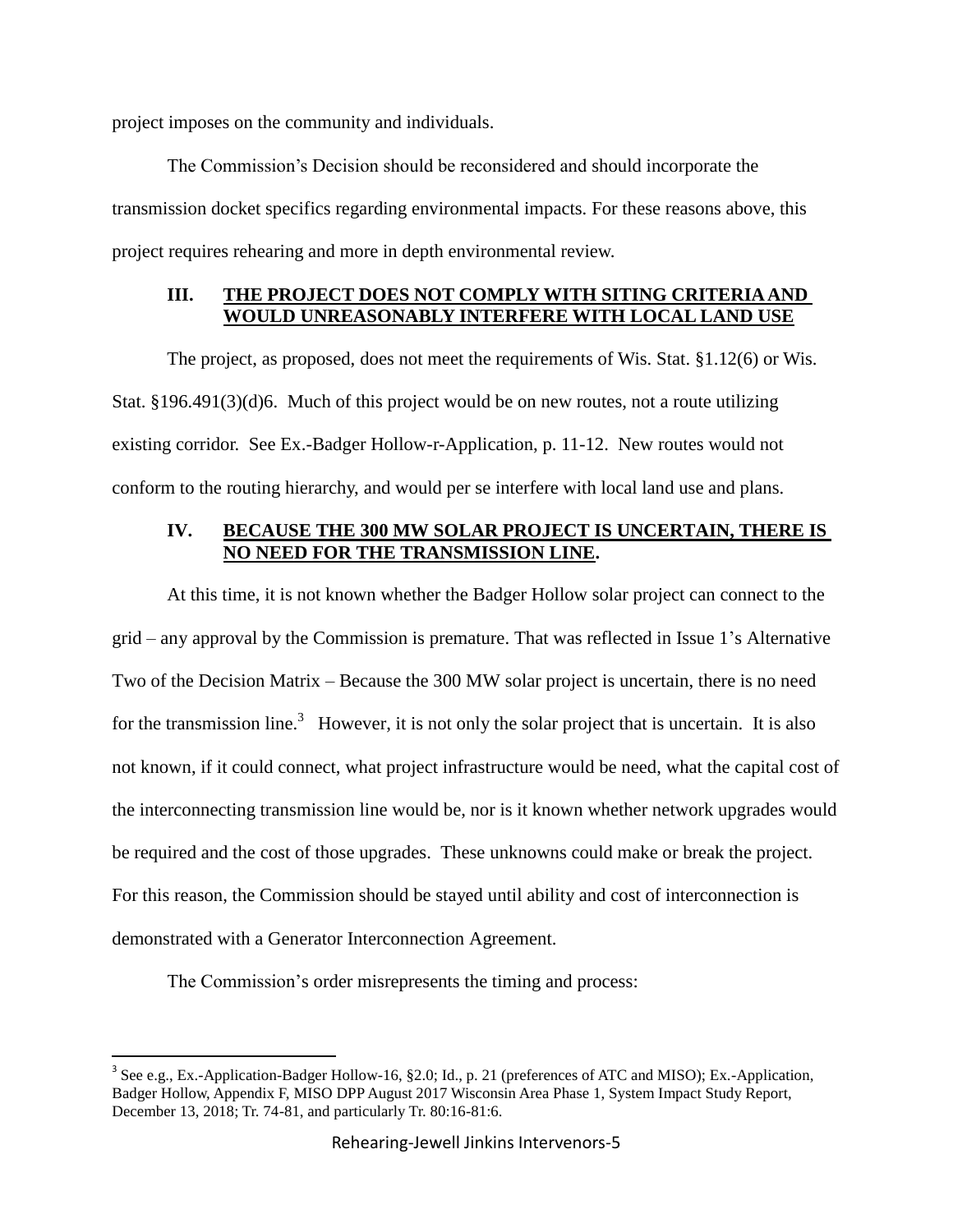At the time of this Final Decision, the reviews of queue positions J870 and J871 **are not far enough along** in the study process to provide specific answers from MISO or the transmission owner about what transmission or interconnection facilities upgrades are required. The Phase I study results were completed on **January 22, 2019**, and a signed generator interconnection agreement **will** be forthcoming.

Decision, p. 8 (ERF 364426)(emphasis added).

- The admission that the studies "**are not far enough along**" should be sufficient to pause this review and stay the order. The study in the record is only the first of three. The sentence in the Decision notably quotes the Application, Application-Badger Hollow-16, response to 2.21; 2.2.1.1 and 2.2.1.2.
- The Commission should note that the first of the MISO interconnection studies was released **December 13, 2018**, not "completed January 22, 2019." The study was not disclosed until a repeated Data Request by Jewell Jinkins Intervenors resulted in filing of the MISO DPP study a month after its release and just prior to the hearing. It was subsequently added to the Application in Appendix F during the technical hearing. See Application-Badger Hollow-Appendix F, MISO DPP August 2017 Wisconsin Area Phase 1, System Impact Study Report, December 13, 2018.
- It is not reasonable to state that a generator interconnection agreement **WILL** be forthcoming. It may be, but that is not certain, and as the schedule has been pushed out significantly since the time of the Application and responses to staff Data Requests.

The MISO study schedule was discussed in the hearing:

Q: Okay. Clearly the schedule's changing. Do you know, what would the schedule be? Would it be this schedule in number JJW 9 paragraph E or has it been extended further?

A: As far as I know, the JJW 9 schedule, the later schedule, is more current.

Q: Okay. So the next study is due April 1st, 2019; and the generation interconnection agreement, that is expected January 10th, 2020, correct?

A: That's what it says; and I don't have the current schedule in front of me, but that sounds about right.

Litchfield, Tr. 77:8-18. The planned date for completion of the three MISO studies is now April

1, 2019 for DPP2, August 13, 2019 for DPP3 (moved out from "April 2019" with the execution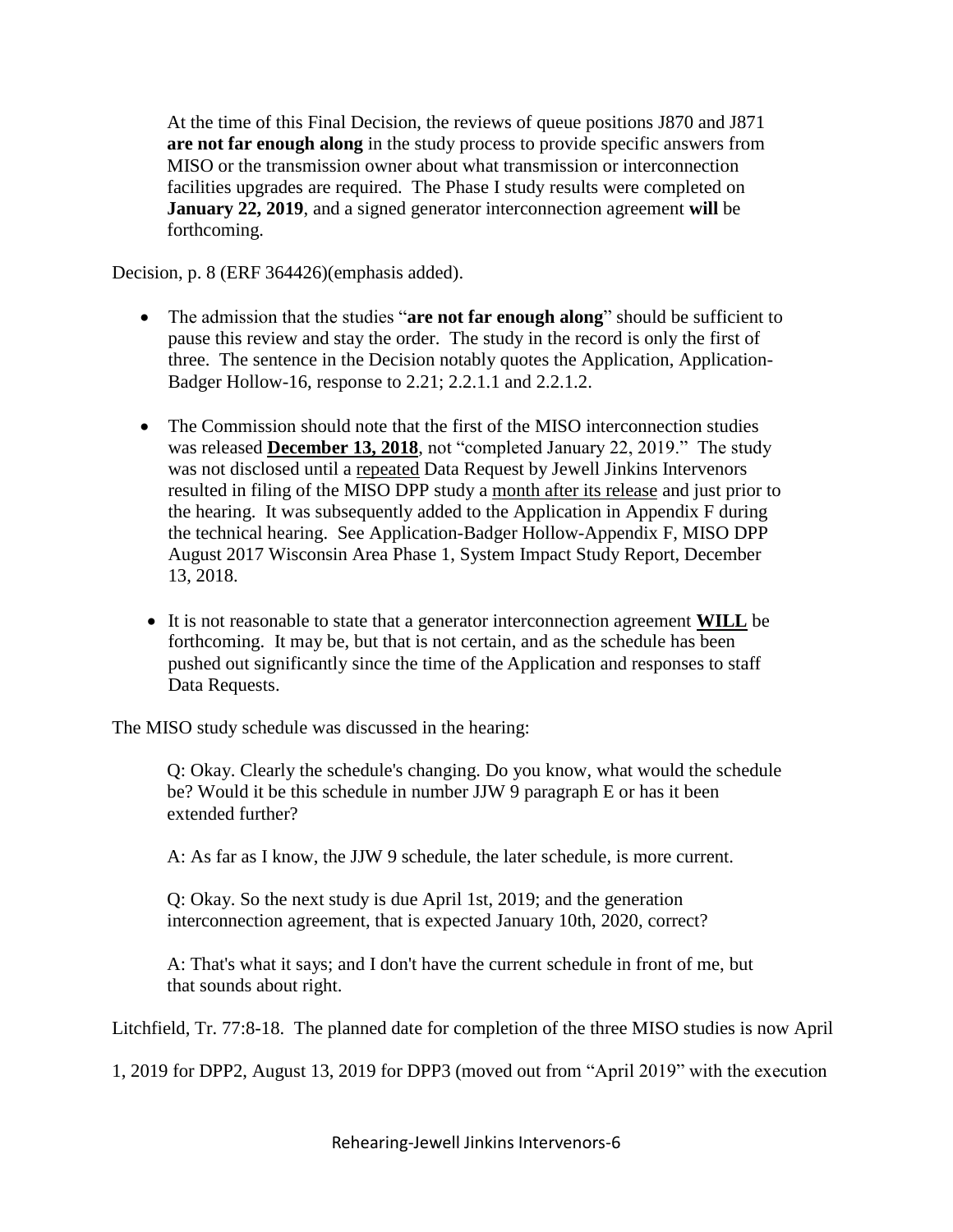of the Generation Interconnection Agreement not until one year from now, January 10<sup>th</sup>, 2020.

One point in the MISO DPP Study that should be acknowledged by the Commission is that in Table "8.2.12 J870 and J871," it states that for J870 and J871, the Badger Hollow project, the "Deliverable (NRIS) Amount in 2022 Case is 259.85 MW (Conditioned on ERIS upgrades and case assumptions)," 259.85 MW out of the 300 MW requested. Badger Hollow's Litchfield was questioned about this difference and potential impact on the project:

Q: And would you agree that this study shows that that 300 megawatts at this point is not -- that the maximum level of service does not reach 300 megawatts?

A: I believe -- I agree the number is less than 300. But I don't think that -- I wouldn't agree with that assertion that it means the project cannot achieve 300 megawatts. The process we're going through is to determine what upgrades are necessary for the project's stated size to fit on the grid. And the process will -- first of all, other applicants in this group study may leave the study -- leave the group allowing more capacity for our project potentially. Or the later phases of the study will identify what upgrades are necessary to get to 300 megawatts. And we'll be presented with the opportunity of proceeding and funding those. Or at this point in the process, we can shrink the project, both key positions, by up to 10 percent if we wanted to avoid any necessary upgrades.

Litchfield, Tr. 79:2-21.

Further MISO studies will be performed, but at this time, based on this study, and

testimony of Litchfield, interconnection of the 300 MW of the Badger Hollow project is

speculative because the 259.85MW megawatts deliverable are less than the 300 MW total

project capacity requested.

Judge Newmark had follow up questions regarding this difference, and Litchfield testified

as to the speculative nature of the studies and MISO process:

EXAMINER NEWMARK: I just wanted to ask the witness on that string of thought, what is your experience with MISO in terms of having projects hook up at maximum capacity, I guess it is at the rated nameplate capacity versus a lower capacity? You know, how likely is it that Badger Hollow won't be able to meet maximum given the congestion of the system versus being able to meet maximum because of upgrades?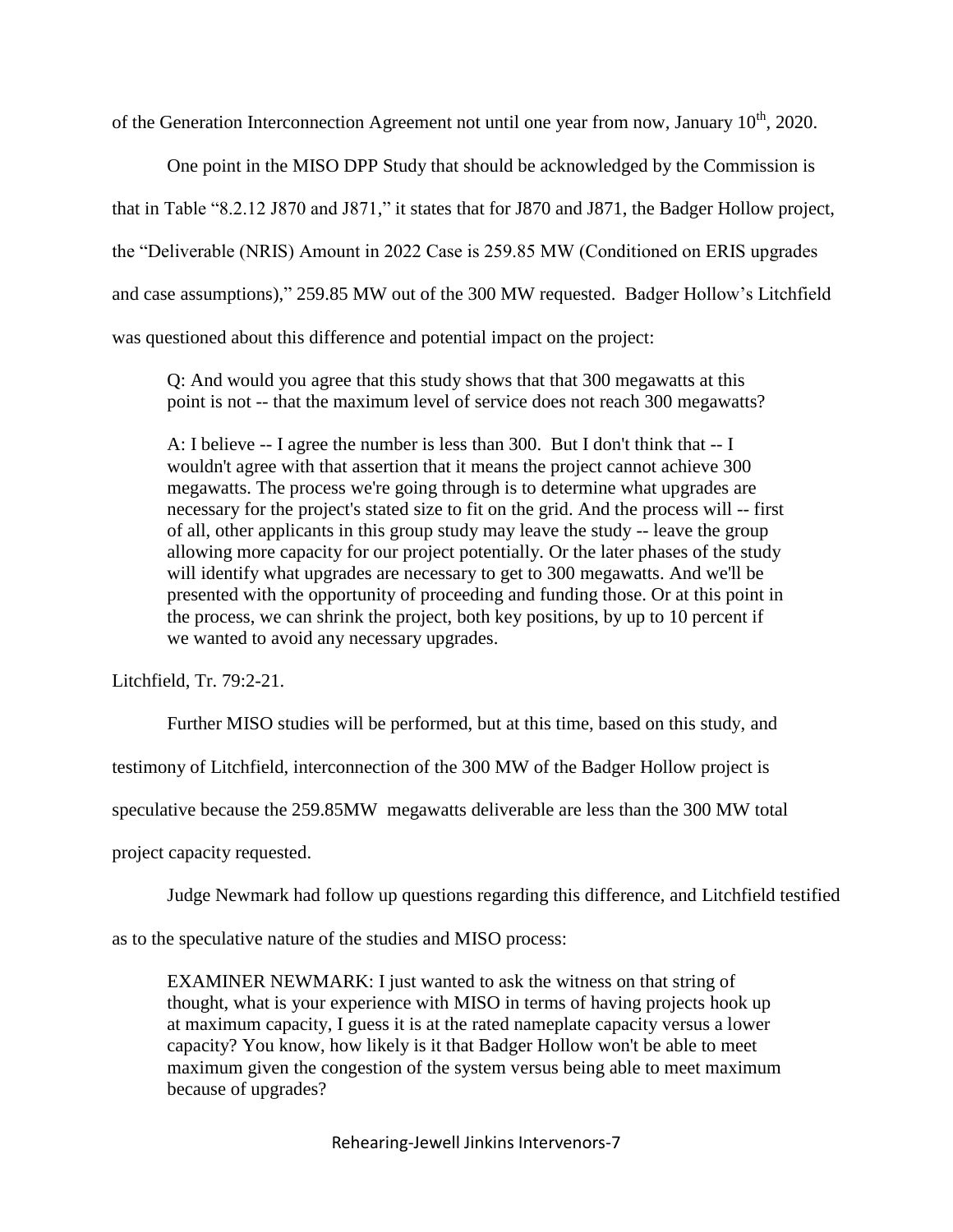THE WITNESS: I don't think there's a generalization that can be made because each group of studies is unique and the process allows for applicants to stay in or leave. I sometimes liken it to a poker game. And we think we have a solid project. We were going to probably plan to stay in as long as it's reasonably possible.

Litchfield, Tr. 80:16-81:6.

The information provided in this first MISO DPP study is preliminary and subject to change. Once the Generation Interconnection Agreement is signed, a fourth step after the three studies are completed, interconnection is no longer speculative. Id. That date is off in the future. Interconnection of the Badger Hollow project is also speculative because the total costs to interconnect, and to interconnect at the requested 300 MW, is unknown. There is no definitive cost estimate or apportionment scheme, and no assurance that the acquisition will not add to the cost and not increase value or availability of service. The Commission's Decision must be stayed until there is certainty about interconnection. At this point, granting a CPCN is premature.

### **V. BADGER HOLLOW IS NOT A UTILITY AND THIS CPCN APPROPRIATELY WAIVES RIGHTS OF EMINENT DOMAIN**

The Commission appropriately recognized that Badger Hollow is not a utility, and that Badger Hollow does not have the power of eminent domain. The CPCN was granted to an LLC, not a utility. "This CPCN does not confer any 'right to acquire real estate or personal property appurtenant thereto or interest therein for such project by condemnation' under §§32.02 or 32.075(2) as otherwise provided under Wis. Stat. §23.03(5)(a). This section of the CPCN is important to retain.

## **VI. BADGER HOLLOW GENERATION TRANSMISSION TIE-LINE DECISION SHOULD BE STAYED**

Badger Hollow's Application for a Certificate of Public Convenience and Necessity for this generation transmission tie-line for the Badger Hollow proposed 300 MW solar project is